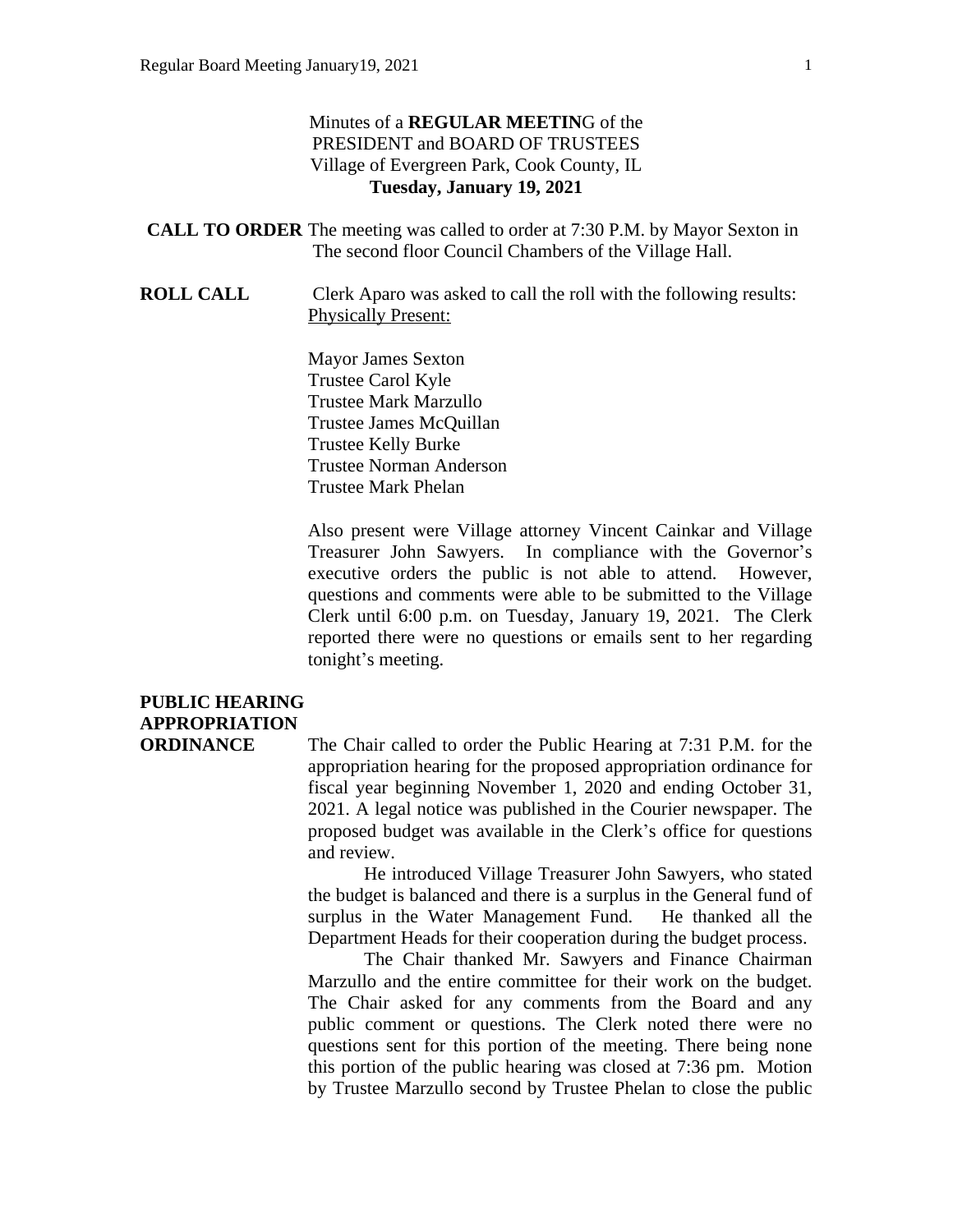hearing portion of this meeting. Upon roll call voting YES: Trustees Kyle, Marzullo, McQuillan, Burke, Anderson and Phelan; voting NO: NONE. The motion was passed and so ordered by the Chair.

# **PLEDGE OF**

**ALLEGIANCE** The Pledge of Allegiance was led by Trustee Anderson.

### **OPEN PUBLIC**

**FORUM** The Chair made the following announcements:

- 1. Free Income Tax preparation is available for seniors and disabled residents from Citizens' Services call early for appointments 708-422-8776. E- Filing begins February 1, 2020. Safety measures are in place to protect clients and preparers.
- 2. Thank you to Evergreen Park EP Fire Department personnel for their generous donations of over \$11,000 in payroll deductions to the EP Village Pantry last year.
- 3. Thanks to the Evergreen Park Police Department for their donations and especially Lt. Zimmer and Kelly Kuzlik for their efforts in taking children to Meijer's for Christmas gifts. Meijer's continues to sponsor the "Simply Give" campaign for the Village of Evergreen Park.
- 4. Waste Management submitted a volume report for 2019 yearly collections. Totals were 7,815 ton of refuse and 1,793 tons of recycling and 2,127 tons of yard waste.
- 5. The Chair reported the newest Covid numbers of twenty-seven (27) total deaths. Twelve (12) deaths have occurred within the past 2.5 months with age groups between 60 to 80 years old. The Chair asked everyone to double down and stay vigilant.
- 6. Free Covid tests sponsored by Cook County Commissioners Stanley Moore and John Daley continue every Friday at Yukich Field.
- 7. Thanks to the entire Cook County Board and President Toni Preckwinckle for the \$377,000 allotted monies in Covid funds.
- **OPEN PUBLIC** No audience in attendance. No comments from the Board.

# **REGULAR**

**AGENDA** Motion by Trustee Phelan second by Trustee Burke to waive the reading of the minutes of the December 21, 2021 Regular Meeting of the President and Board of Trustees and approved as presented was passed by unanimous voice vote and so ordered by the Chair.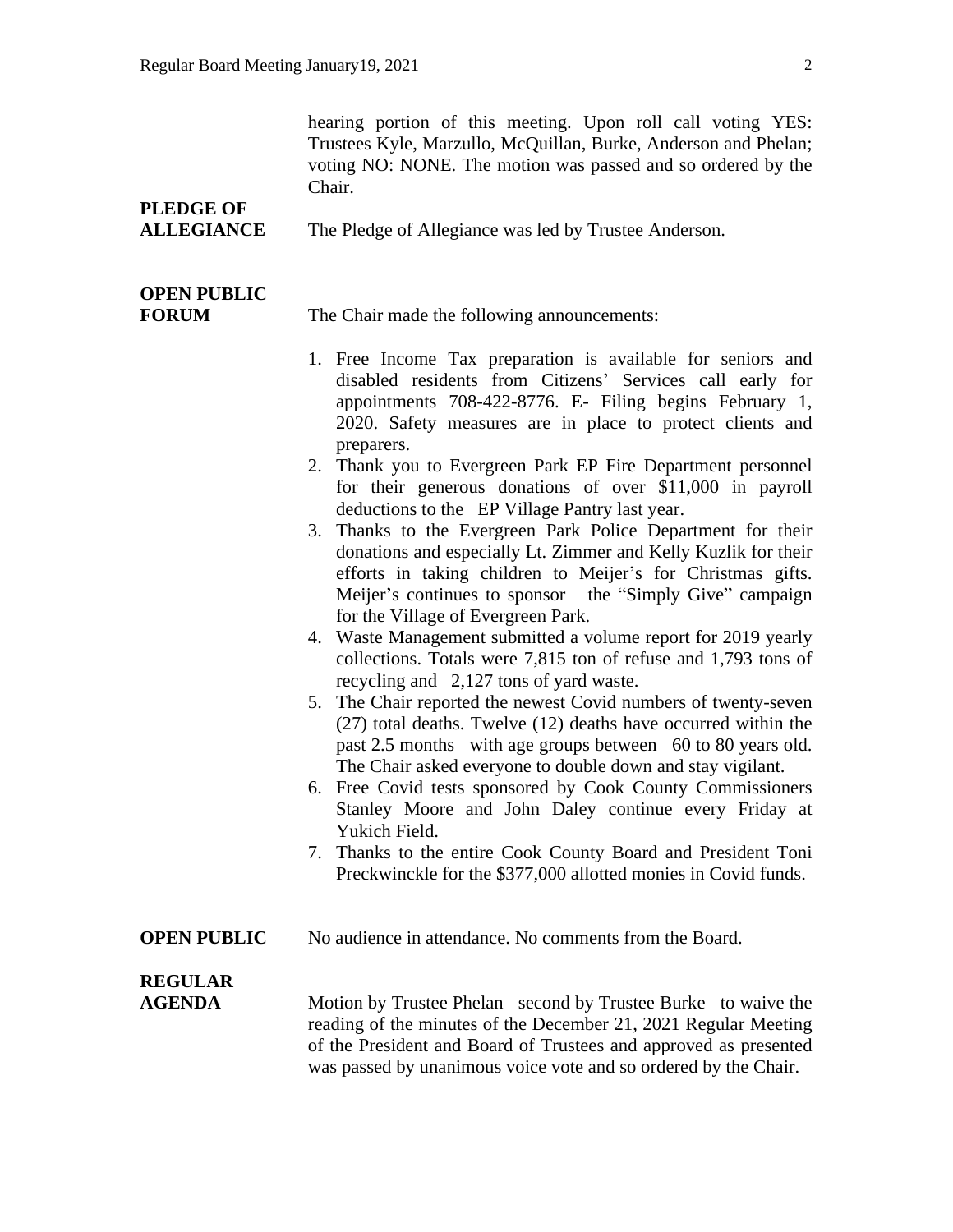#### **RESOLUTION**

#### **NO. 5-2021 &**

**NO. 6-2021** Motion by Trustee McQuillan second by Trustee Anderson to approve **Resolution NO. 5-2021** with expenditures of the General Corporate Fund of \$ 683,635.45 and the Water Management Fund in the amount of \$ 195,092.10 and 95<sup>th</sup> Street TIF Fund, \$ 4.908.75 and the Street Bond Fund, \$ 22,020.00 for a total of \$ \$905,656.30. **Resolution NO. 6-2021** with expenditures of the General Fund, \$270,105.99 and the Water Management Fund in the amount of \$ 57,583.59 and the Self Insurance Fund, \$ 494.50 and the Street Bond Fund, \$ 34,250.00 for a total of \$362,434.08. Upon roll call, voting YES: Trustees Marzullo, McQuillan, Burke, Anderson, Phelan and Kyle; voting NO: NONE. The motion was passed and so ordered by the Chair.

#### **EXECUTIVE MINUTES**

**REVIEW** Motion by Trustee Marzullo second by Trustee Burke to complete the six-month review and vote not to release executive session minutes as confidentiality still exists. Clerk's note: The (6) meetings are from June 6, September 6, November 7 and 21<sup>st</sup>, and December 19, 2011 and also April 2, and July 26, 2012. Upon roll call, voting YES: Trustees Marzullo, McQuillan, Burke, Anderson, Phelan and Kyle; voting NO: NONE. The motion was passed and so ordered by the Chair.

# **VILLAGE TREASURER'S**

**REPORT** Motion by Trustee Marzullo second by Trustee Anderson to approve the Village Treasurer's report for **December 2020** for information and file in the amount of \$ 5,502,937.75 in General Fund and \$ 4,893,643.06 in Sewer and Water Fund. The motion was passed by unanimous voice vote and so ordered by the Chair.

**WATER**

**COLLECTOR** Motion by Trustee McQuillan second by Trustee Phelan to approve the Water Collector's reports for **December 2020** for information and file in the amount of \$ 694,957.16 in the Sewer and Water Fund. The motion was passed by unanimous voice vote and so ordered by the Chair.

# **VILLAGE**

**COLLECTOR** Motion by Trustee Phelan second by Trustee Kyle to approve the Village Collector's reports for **December 2020** for information and file in the amount of \$ 1,807,472.90 in the General Fund. The motion was passed by unanimous voice vote and so ordered by the Chair.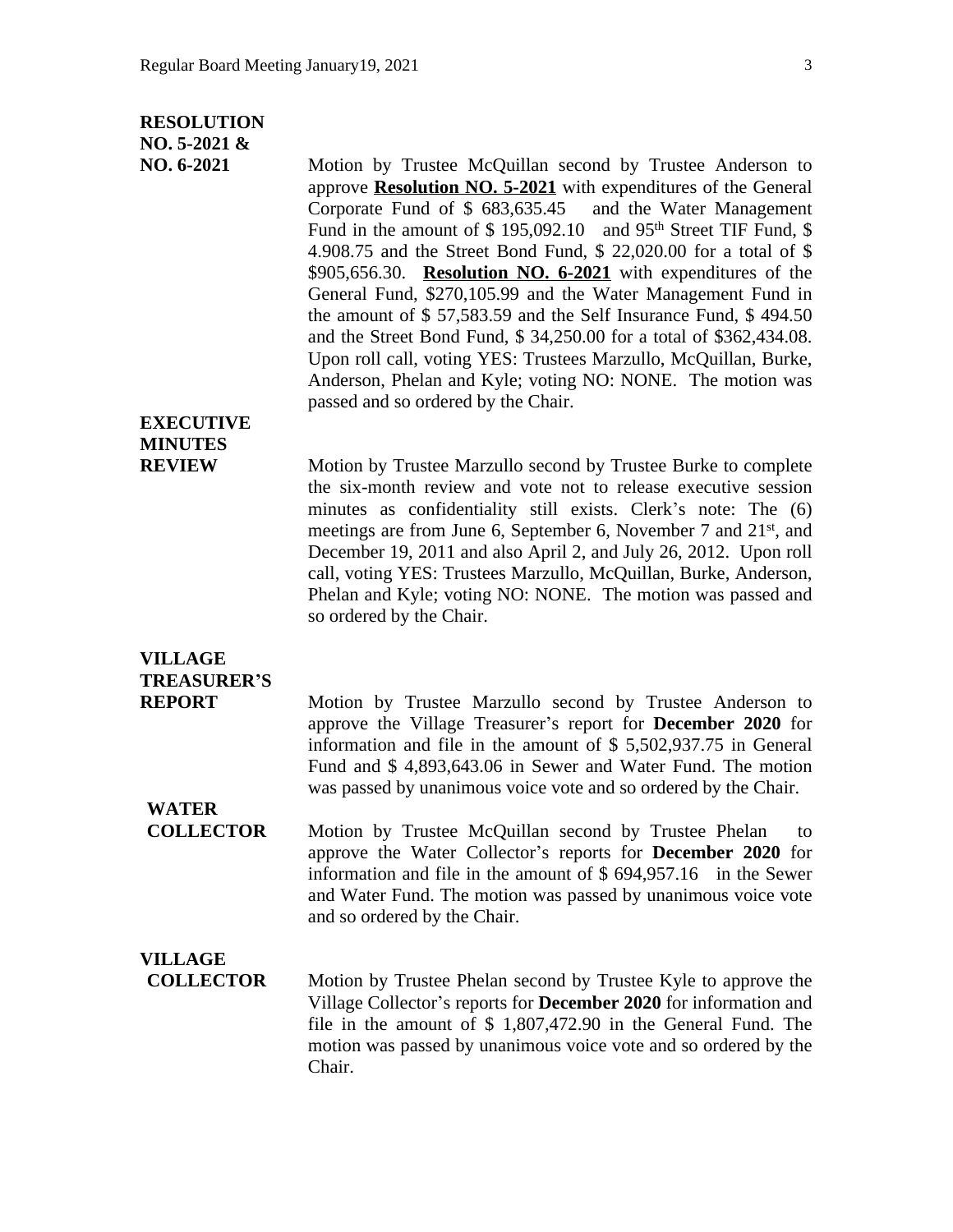#### **BUSINESS**

**CERTIFICATES** Motion by Trustee McQuillan second by Trustee Anderson to approve the Business License Regulation Certificate for **GRINDERZ TRAINING ACADEMY** to operate a training facility for youth sports located at 10200 S. Kedzie Avenue in Evergreen Park. Upon roll call voting YES: Trustees Burke, Anderson, Phelan, Kyle, Marzullo and McQuillan; voting NO: NONE. The motion was passed and so ordered by the Chair.

> Motion by Trustee Kyle second by Trustee Marzullo to approve the Business License Regulation Certificate for **LANE BRYANT #4860** to operate retail sale of women's clothing located at 9148 S. Western Avenue, Suite A in Evergreen Park. Upon roll call voting YES: Trustees Anderson, Phelan, Kyle, Marzullo, McQuillan and Burke; voting NO: NONE. The motion was passed and so ordered by the Chair.

#### **ORDINANCE**

**NO. 1-2020** Motion by Trustee Marzullo second by Trustee Kyle to approve **ORDINANCE NO. 1-2020, 'AN ORDINANCE PROVIDING FOR AN APPROPRIATION FOR CORPORATE PURPOSES FOR THE FISCAL YEAR BEGINNING NOVEMBER 1, 2020 AND ENDING OCTOBER 31, 2021 FOR THE VILLAGE OF EVERGREEN PARK, COOK COUNTY, ILLINOIS."** Treasurer Sawyers stated due to the growing of the tax base there are no large increases. However, there is an increase of ten cents on the sewer charge which will be approximately \$20 per household per year. This will be used for sewer maintenance and repairs. Upon roll call voting YES: Trustees Phelan, Kyle, Marzullo, McQuillan, Burke and Anderson; voting NO: NONE. The motion was passed and so ordered by the Chair.

**ORDINANCE NO. 2-2021**

> Motion by Trustee Kyle second by Trustee McQuillan to approve **ORDINANCE NO. 2-2021, 'AN ORDINANCE OF THE VILLAGE OF EVERGREEN PARK VACATING A PORTION OF THE EAST-WEST PUBLIC ALLEY LYING SOUTH OF 100TH STREET AND WEST OF SAWYER AVENUE, EVERGREEN PARK, ILLINOIS."** The Chair stated two (2) neighbors and one who works for the Village have agreed to use a portion of the alley for their back yards. Trustee Marzullo questioned if the utility companies still have rights to access the property if necessary. The attorney answered yes they do. Upon roll call voting YES: Trustees, Kyle, Marzullo,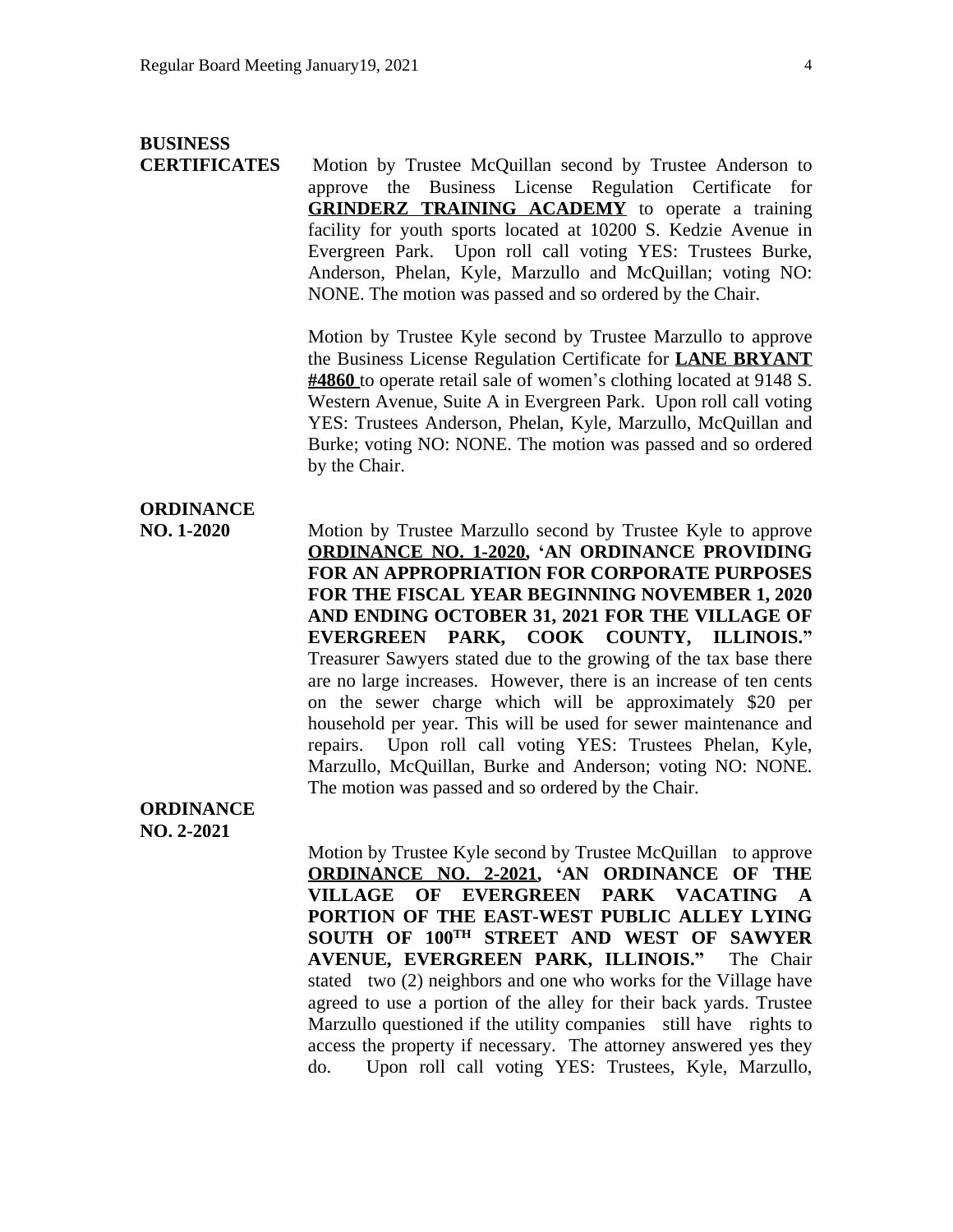McQuillan, Burke, Anderson and Phelan; voting NO: NONE. The motion was passed and so ordered by the Chair.

### **INTERGOVT. AGREEMENT**

**COOK COUNTY** Motion by Trustee Phelan second by Trustee Kyle to approve the Intergovernmental Agreement Amendment Between the County of Cook and the Village of Evergreen Park- Pavement Rehabilitation Phase II Engineering Construction and Phase III Engineering Costs. The Chair explained we were allotted \$200,000 and hoping for another \$150,000. This is the necessary paperwork to secure the additional monies for patching. Upon roll call voting YES: Trustees, Marzullo, McQuillan, Burke, Anderson, Kyle and Marzullo; voting NO: NONE. The motion was passed and so ordered by the Chair.

# **ENGINEER'S**

**REPORT** Village Engineer Mr. Klass was excused from tonight's meeting. The Chair stated he had a memo from Tim regarding Build Illinois. John Sawyers responded a designated project will be decided upon to use the funds. The Chair thanked State Reps. Burke and Cunningham for their help in securing the 1 million dollar funds.

# **ATTORNEY'S**

**REPORT** Village Attorney had no report.

### **2021-2022 LANDSCAPE**

**BID** Motion by Trustee Marzullo second by Trustee Kyle to approve the PW Director's request to bid the 2021-2022 Landscape and Maintenance contract. Bid packets have been left in the Trustee's office for review. Upon roll call voting YES: Trustees McQuillan, Burke, Anderson, Phelan, Kyle and Marzullo; voting NO: NONE. The motion was passed and so ordered by the Chair.

**MISC.** Motion by Trustee Marzullo second by Trustee Kyle to untable the request from the Public Works Director for Sewer Lining from Insituform from the April 20, 2020 Board meeting. Upon roll call voting YES to remove from the table: Trustees Burke, Anderson, Phelan, Kyle, Marzullo and McQuillan; voting NO: NONE.

> Motion by Trustee Phelan second by Trustee Kyle to accept the low bid from the April 20, 2020 meeting of Insituform for sewer lining in the amount of \$259,903. Upon roll call voting YES to remove from the table: Trustees Anderson, Phelan, Kyle, Marzullo, McQuillan and Burke; voting NO: NONE.